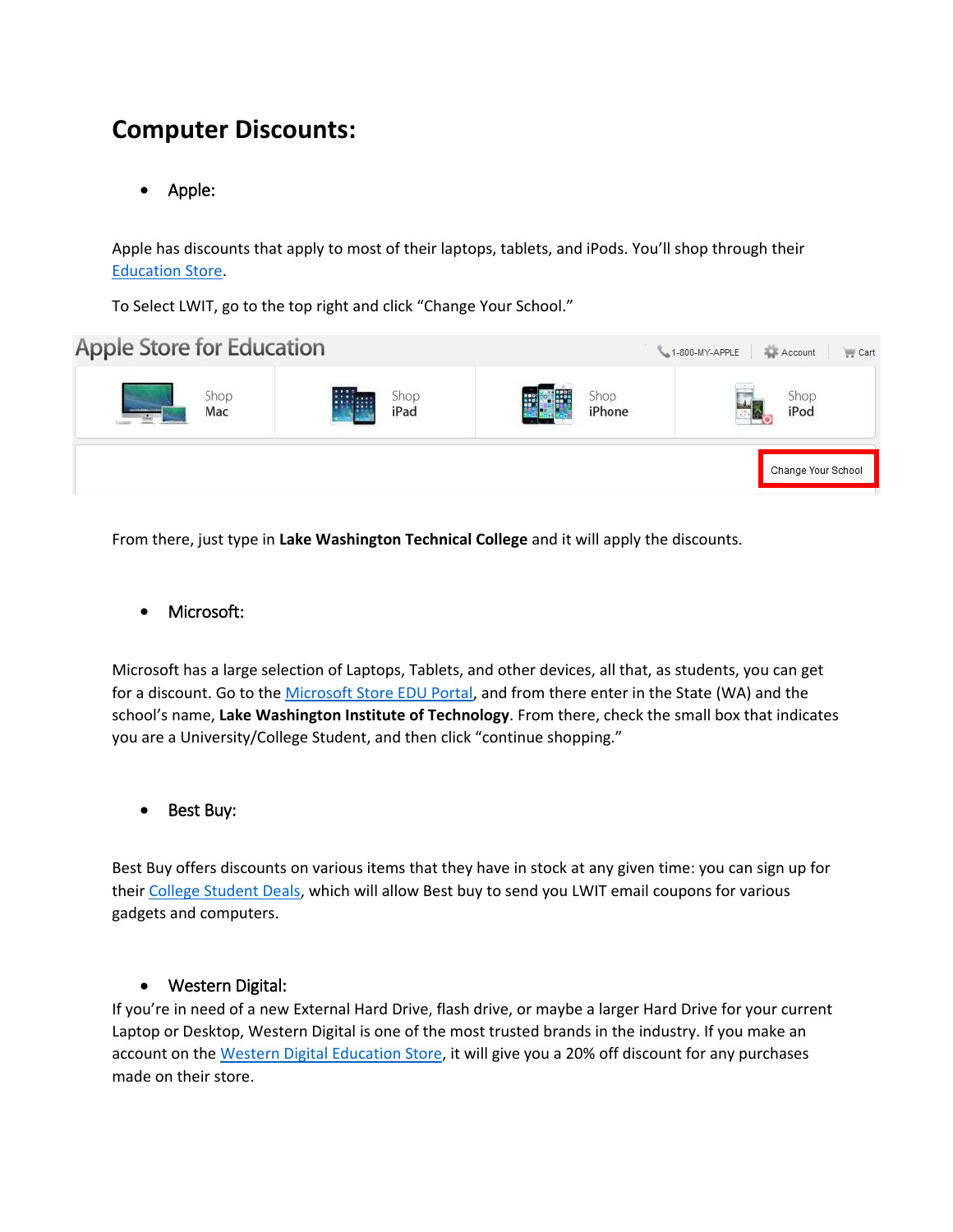## • Sony Store

If you're after any new electronics from Sony, make sure to sign up at the [Sony Student Store.](http://store.sony.com/gsi/webstore/WFS/SNYNA-SNYUS-Site/en_US/-/USD/ViewPurchasePrograms-EDULandingPage) When you purchase through the Sony Store, you are eligible for a 10% discount! However, if you'd rather not purchase your electronics online, feel free to head down to any Sony Store along with your student ID for the same discount.

## • Adobe

If you are after Adobe Products, they offer discounted student pricing of their [Adobe Creative Cloud](http://www.adobe.com/education/students.edu.html?showEduReq=no&PID=7103042)  [package at \\$29.99 a month.](http://www.adobe.com/education/students.edu.html?showEduReq=no&PID=7103042)

## AutoDesk Software

AutoDesk is offering software of theirs for free to students for 36 months, including AutoCad, Maya, Inventor Professional, and more. Follow the instructions below to create your account.

- 1. Go to<http://www.autodesk.com/education/student-software>
- 2. Along the right side of the page, there is a box labeled "Education Community." Click "Create Account."
- 3. From there, fill out your information, making sure that when you enter in your email, you use your school email. When you get to the section labeled "Education Status," select Student, then College/University. Enter in the school "Lake Washington Institute of Technology," and the school URL a[s www.lwtech.edu.](http://www.lwtech.edu./)

| Country                          | <b>United States</b>                                  | ▼         |
|----------------------------------|-------------------------------------------------------|-----------|
| <b>Birthdate</b>                 | $\mathbf{v}$ 01 $\mathbf{v}$ 1990 $\mathbf{v}$<br>Jan |           |
| <b>Education status Get help</b> |                                                       |           |
| I am a                           | Student                                               | ▼         |
| <b>Type</b>                      | College/University                                    | ▼         |
| School                           | Lake Washington Instite                               |           |
| School URL                       | www.lwtech.edu                                        |           |
| <b>Account information</b>       |                                                       |           |
| First name                       | MyFirstName                                           |           |
| Last name                        | MyLastName                                            |           |
| Autodesk ID                      | MyAutoDeskID                                          | $\bullet$ |
| Email                            | s-first.last@lwtech.edu                               |           |
| Confirm email                    | s-first.last@lwtech.edu                               |           |
| Password                         |                                                       |           |
| Confirm password                 |                                                       |           |